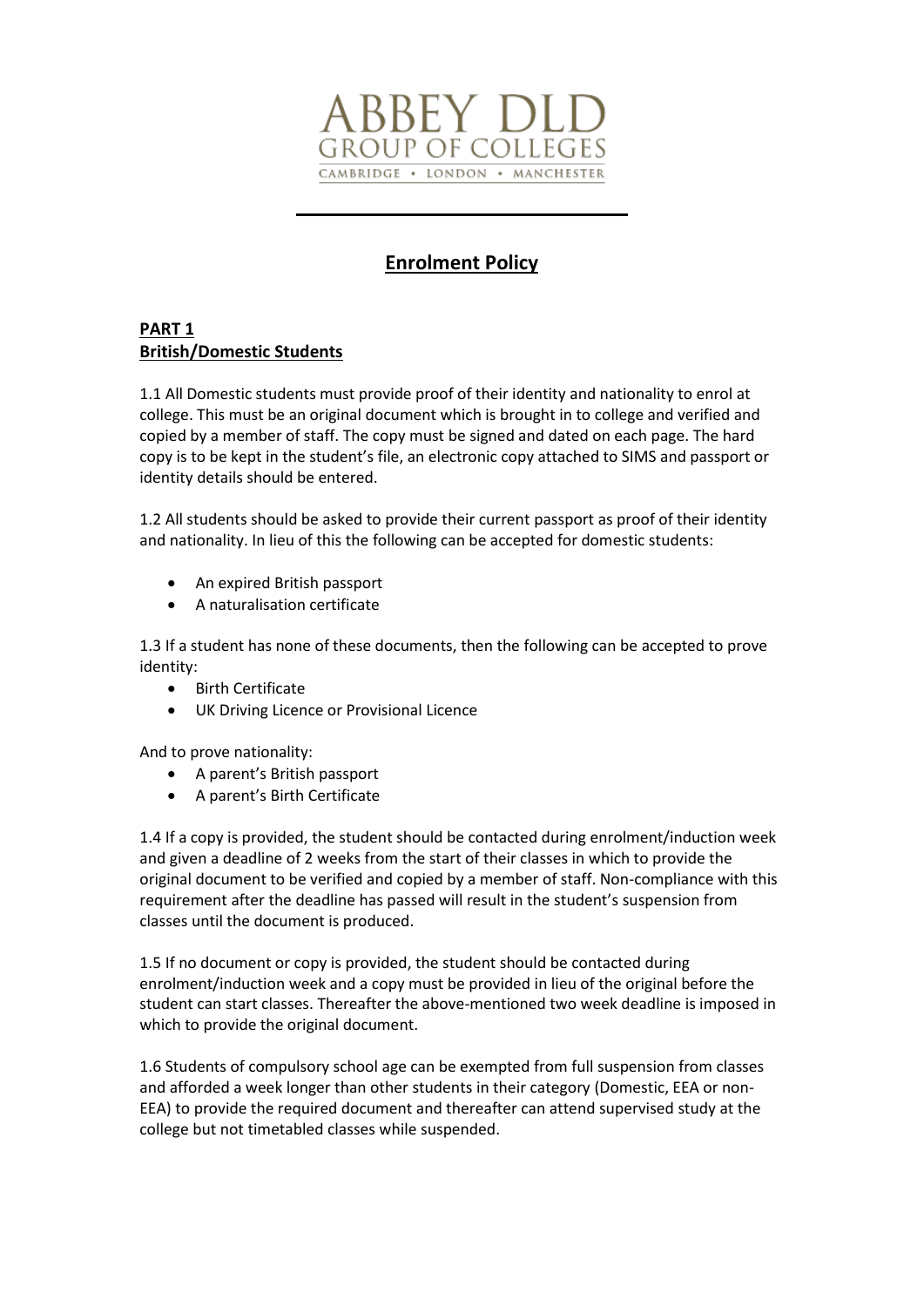1.7 If a student has an outstanding passport application pending proof of this application must be provided. The accepted documents are:

Screenshot or confirmation email showing that application has been submitted

- Correspondence from UKPA
- Copy of application form (if available)
- Proof of postage of application

1.8 The student must be reminded to bring in their passport every two weeks by email until the document is produced to be verified and copied by a member of staff.

1.9 There is no need for further checks or a new passport to be seen by the college if the above-mentioned requirements are met. Once satisfied the above-mentioned document will serve as proof of the student's identity and nationality for the duration of their studies at the college.

1.10 The following nationalities are not included under this section and should be considered non-EEA students.

- British overseas territories citizen
- British overseas citizen
- British national (overseas)
- British protected persons
- British subject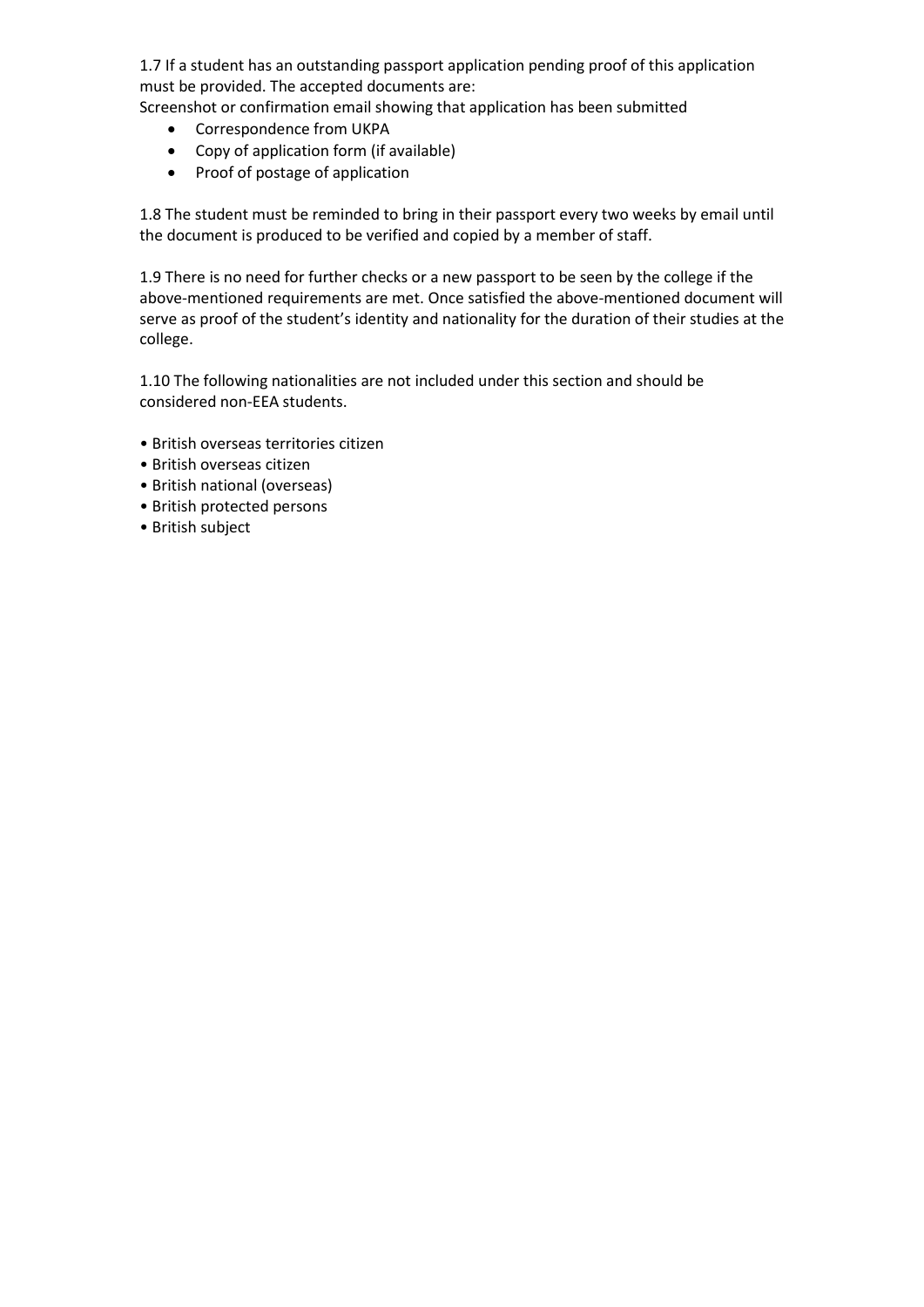# **PART 2 EEA Students**

2.1 All EEA students must provide proof of their identity and nationality to enrol at college. This must be an original document which is brought in to college and verified and copied by a member of staff. The copy must be signed and dated on each page. The hard copy is to be kept in the student's file, an electronic copy attached to SIMS and passport or identity details should be entered.

| Austria              | Greece        | Norway      |
|----------------------|---------------|-------------|
| Belgium              | Hungary       | Poland      |
| <b>Bulgaria</b>      | Iceland       | Portugal    |
| Croatia              | Ireland       | Romania     |
| Cyprus (Republic of) | Italy         | Slovakia    |
| Czech Republic       | Latvia        | Slovenia    |
| <b>Denmark</b>       | Liechtenstein | Spain       |
| Estonia              | Lithuania     | Sweden      |
| Finland              | Luxembourg    | Switzerland |
| France               | Malta         |             |
| Germany              | Netherlands   |             |

2.2 Nationals of the following countries are included under this section:

\*Switzerland is not an EEA member but is part of the single market - this means Swiss nationals have the same rights to live and work in the UK as other EEA nationals.

2.3 Students who were resident in the UK prior to 01/01/2021 and have applied under the EU Settlement Scheme (EUSS) will be required to evidence this application and the leave they are granted. It is a digital form of leave so they will need to log in to show their status to the compliance officer and a print out should be kept for college records along with the passport copy.

2.4 Students who arrive from 01/01/2021 will have to evidence their leave in the same way as non-EEA students, as covered in section 3 of this policy.

2.5 All EEA students are expected to provide their passport which they will have used to travel to the UK. If an EEA student has been resident in the UK for a long time, then an expired passport or official national identity card can be accepted.

2.6 If a copy is provided, the student should be contacted during enrolment/induction week and given a deadline of 1 week from the start of their classes in which to provide the original document to be verified and copied by a member of staff. Non-compliance with this requirement after the deadline has passed will result in the student's suspension from classes until the document is produced.

2.7 If no document or copy is provided, the student should be contacted during enrolment/induction week and a copy must be provided in lieu of the original before the student can start classes. Thereafter the above-mentioned one week deadline is imposed in which to provide the original document.

2.8 Students of compulsory school age can be exempted from full suspension from classes and afforded a week longer than other students in their category (Domestic, EEA or non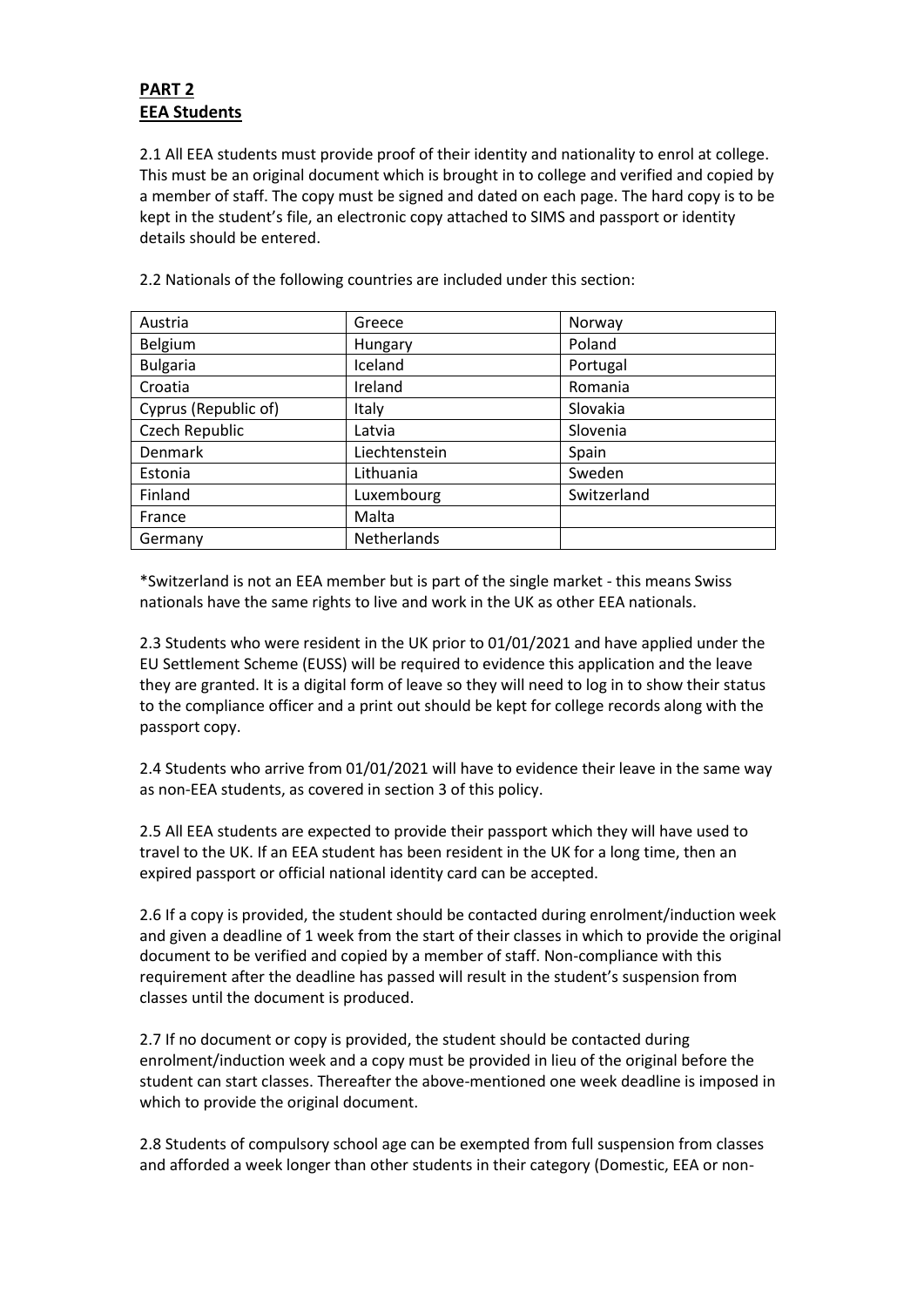EEA) to provide the required document and thereafter can attend supervised study at the college but not timetabled classes while suspended.

2.9 There is no need for further checks or a new passport to be seen by the college if the above-mentioned requirements are met. Once satisfied the above-mentioned document will serve as proof of the student's identity and nationality for the duration of their studies at the college.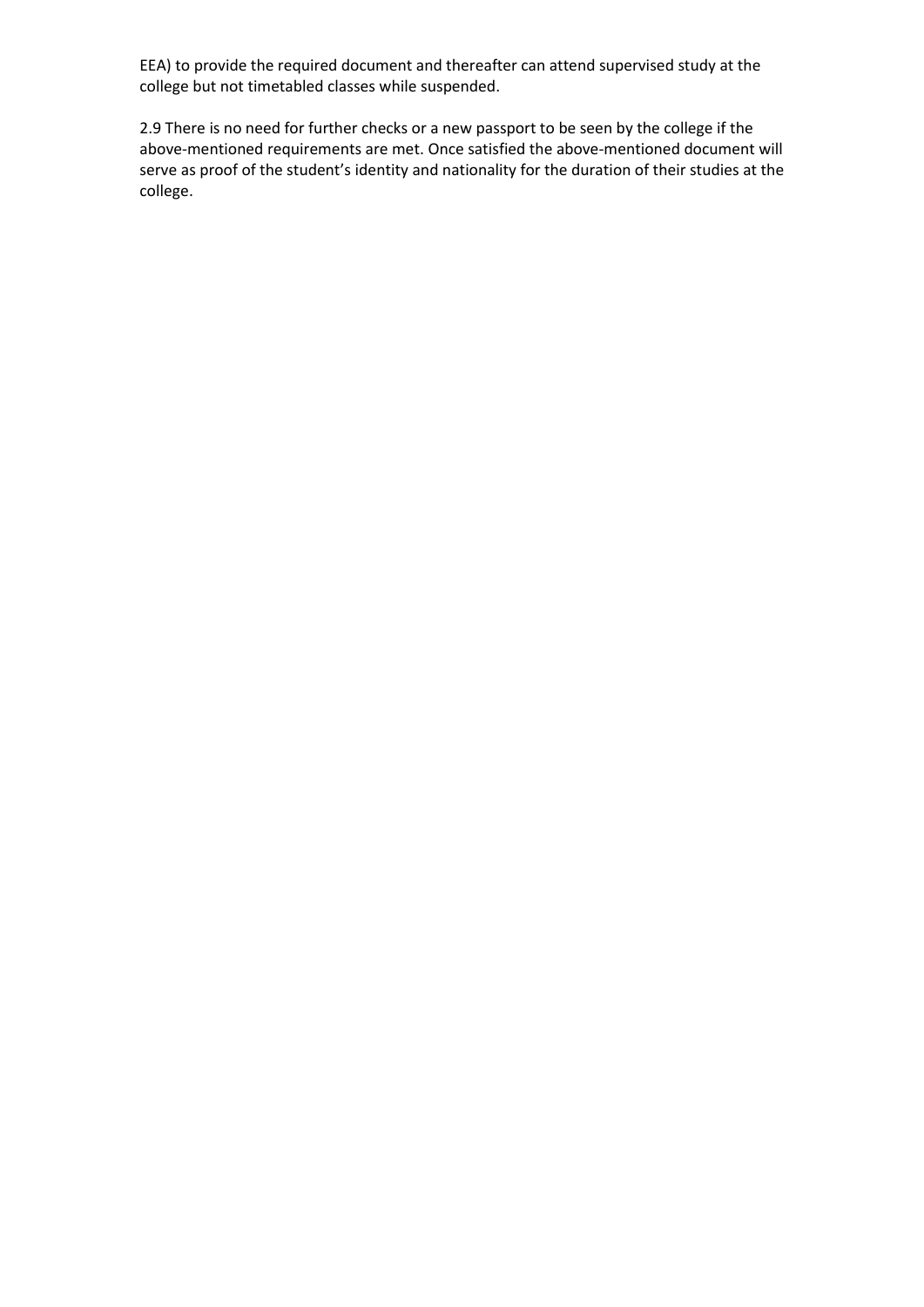# **PART 3 Non-EEA Students**

3.1 All non-EEA students must provide proof of their identity, nationality and right to remain and study in the UK to enrol at college. This must be an original document which is brought in to college and verified and copied by a member of staff. The copy must be signed and dated on each page. The hard copy is to be kept in the student's file, an electronic copy attached to SIMS and passport or identity details should be entered.

3.2 Nationals of all countries apart from the UK and all countries listed in the EEA section above fall under this section.

3.3 All students should be asked to provide their current passport and visa as proof of their identity and nationality.

3.4 All non-EEA students are expected to have a current passport which they will have used to travel to the UK. If a non-EEA student has been resident in the UK for a long time, then an expired passport can be accepted to prove nationality and identity but not the right to remain and study in the UK.

3.5 If a copy is of the passport is provided, but the original visa has been seen the student should be contacted during enrolment/induction week and given a deadline of 1 week from the start of their classes in which to provide the original document to be verified and copied by a member of staff.

3.6 If a copy of the visa is provided, the student should be contacted during enrolment/induction week and given a deadline of the first day of classes in which to provide the original document to be verified and copied by a member of staff. Non-EEA students cannot attend classes without having shown the original document proving their right to remain and study in the UK. This is a strict requirement and subject only to the exception stated in section 3.8.

3.7 Non-compliance with the above-mentioned requirements after the respective deadlines have passed will result in the student's suspension from classes until the document is produced.

3.8 Students of compulsory school age can be exempted from full suspension from classes and afforded a week longer than other students in their category (Domestic, EEA or non-EEA) to provide the required document and thereafter can attend supervised study at the college but not timetabled classes while suspended. The one week extension only applies in the case of non-EEA students if a copy of the proof of right to remain and study has been provided.

### 3.9 Proof of identity and nationality:

There is no need for further checks or a new passport to be seen by the college if the abovementioned requirements are met. Once satisfied the above-mentioned document will serve as proof of the student's identity and nationality for the duration of their studies at the college.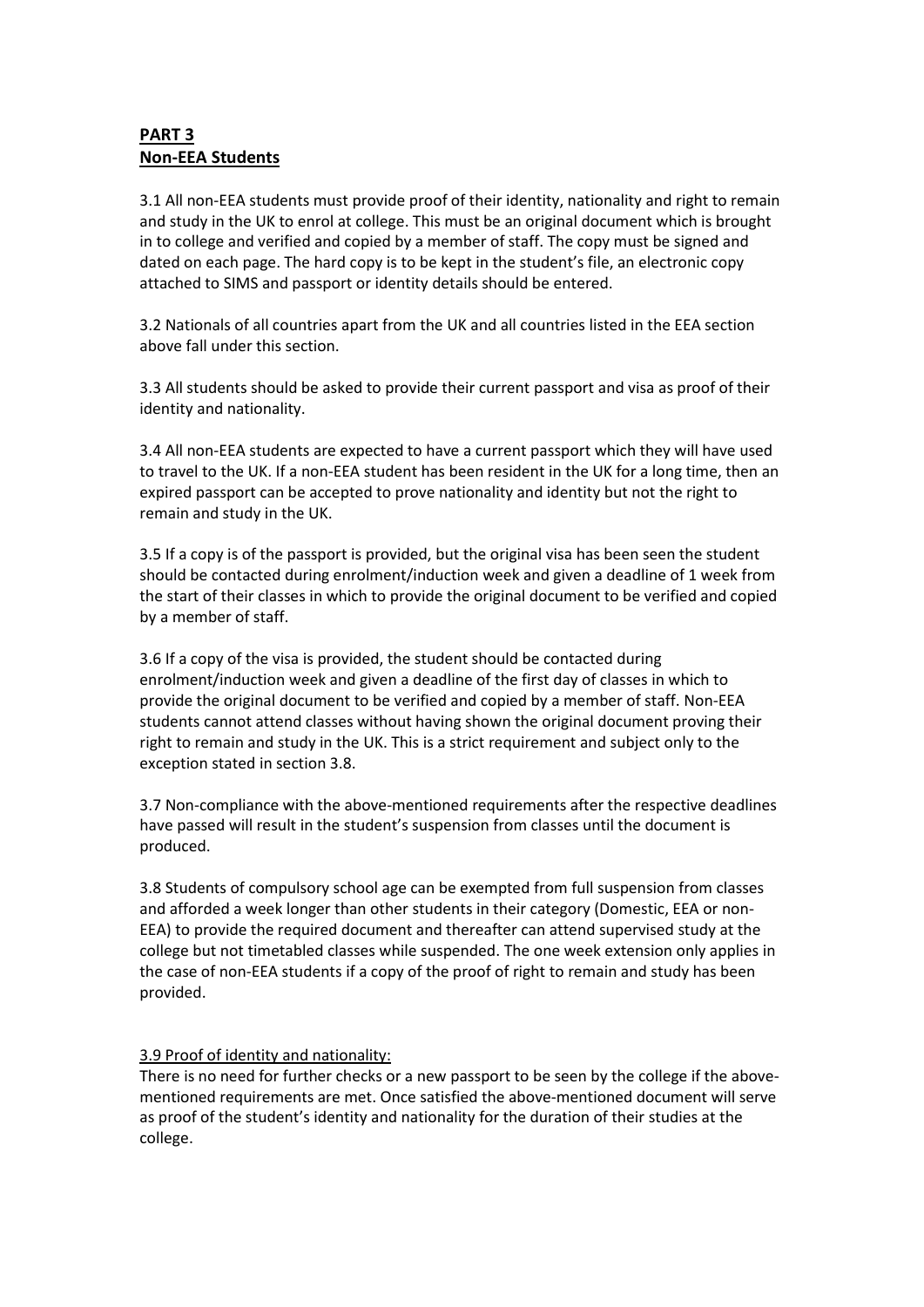#### 3.10 Proof of right to remain and study in the UK:

#### *3.10.1 New Process from September 2015*

Students who have a 30 day visa vignette can be enrolled on providing this original document to be copied by the college. They are given 10 days by the Home Office in which to collect their BRP from the Post Office and should be encouraged to bring in their BRP to be copied as soon as they have it, but they can remain enrolled until the expiry date on their vignette. They must provide their original BRP showing their full period of leave before their vignette visa expires to be able to continue classes. Failure to do so will result in suspension under the same rules as listed above in sections 3.6-3.7. If their BRP has been lost by the Post Office then they must provide proof that this is the case in the form of confirmation from the Post Office in order to continue classes and this situation should be reviewed on a weekly basis until the BRP is provided.

There is no requirement for students to bring in the letter they received confirming their full grant of leave in order for them to enrol, the vignette is sufficient for them to start classes and attend until the expiry date on their vignette.

#### *3.10.2 Renewals*

If a student's renewal application is still pending when they wish to enrol, they must provide a document showing their current or expired leave to remain and any of the following documents to prove their right to rely on section 3C leave in the interim:

- Correspondence from the Home Office confirming receipt of the application
- Proof of postage (showing an in time renewal application)
- Cover sheet of renewal application
- Correspondence from their solicitor confirming that the application was made in time and is pending

The student or their parents/solicitor must be contacted every week by email to confirm the status of the application until the document is produced to be verified and copied by a member of staff.

#### 3.11 Non-visa nationals

Nationals of some countries can travel to the UK for up to six months without needing to apply for a visa before travelling. These are called 'non-visa nationals'

Non-visa nationals are those that do not appear in the list of visa nationals in Appendix 2 of Appendix V of the Immigration Rules.

If you are a non-visa national, you can ask for permission to be admitted to the UK when you arrive at immigration control.

You will get a stamp in your passport that will allow you to stay in the UK as a short term student for up to six months.

Although these stamps will change, at the moment they are still the same as the previous student visitor visa stamps, so a student with either an old or new stamp can be accepted.

#### 3.12 Electronic Visa Waiver (EVW)

Nationals of Oman, Qatar and United Arab Emirates can apply for a EVW and will then be treated the same as non-visa nationals and have the same stamp in their passport.